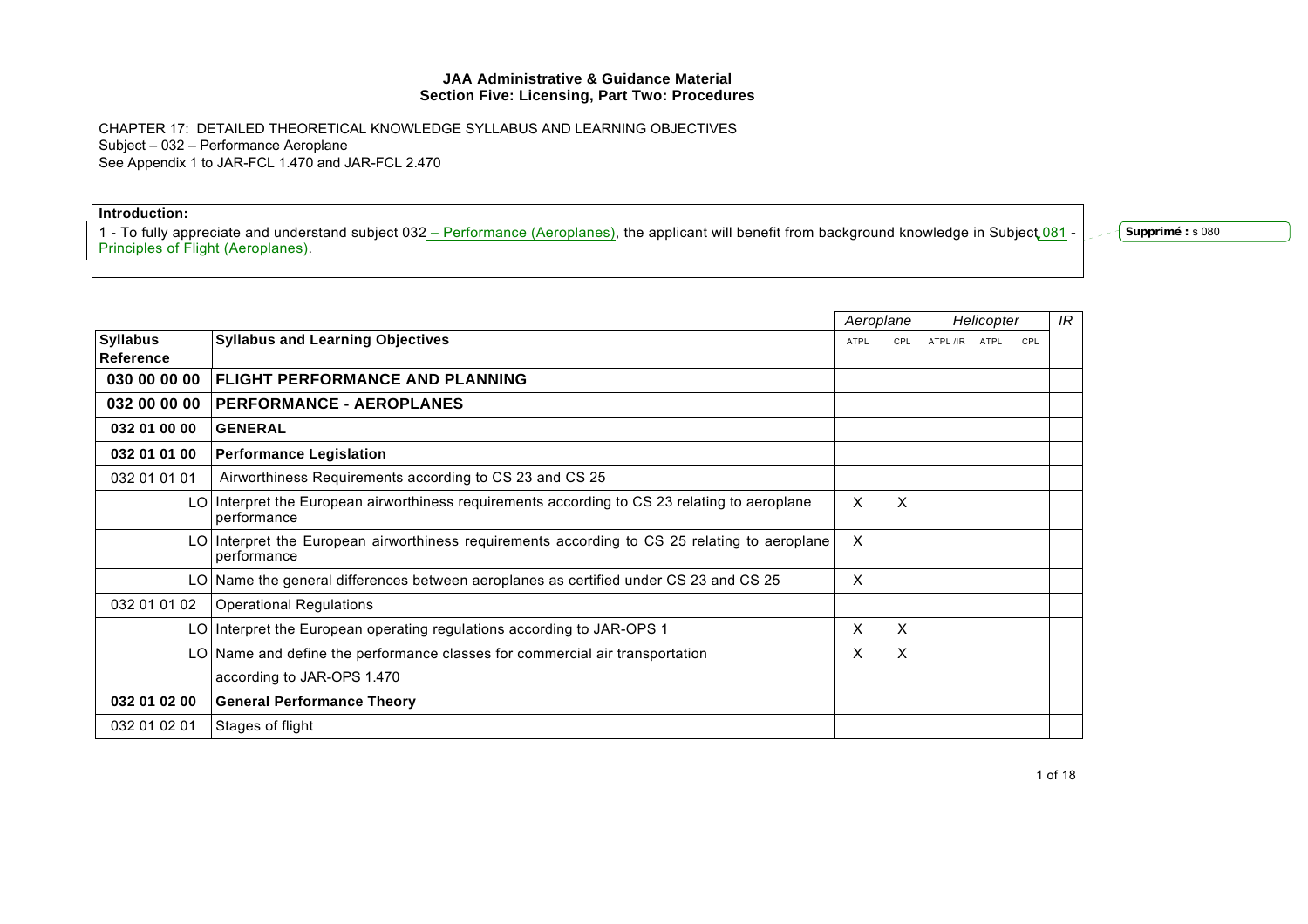CHAPTER 17: DETAILED THEORETICAL KNOWLEDGE SYLLABUS AND LEARNING OBJECTIVES Subject – 032 – Performance Aeroplane See Appendix 1 to JAR-FCL 1.470 and JAR-FCL 2.470

|                              |                                                                                         | Aeroplane   |                           |          | Helicopter |     | IR |
|------------------------------|-----------------------------------------------------------------------------------------|-------------|---------------------------|----------|------------|-----|----|
| <b>Syllabus</b><br>Reference | <b>Syllabus and Learning Objectives</b>                                                 | <b>ATPL</b> | CPL                       | ATPL /IR | ATPL       | CPL |    |
|                              | LO Explain the $following$ stages of flight:                                            | X           | X                         |          |            |     |    |
|                              | - Take off,                                                                             |             |                           |          |            |     |    |
|                              | Climbing flight,                                                                        |             |                           |          |            |     |    |
|                              | - Level flight,                                                                         |             |                           |          |            |     |    |
|                              | Descending flight,                                                                      |             |                           |          |            |     |    |
|                              | Approach and landing.                                                                   |             |                           |          |            |     |    |
| 032 01 02 02                 | Definitions and Terms                                                                   |             |                           |          |            |     |    |
|                              | LO Resolve the forces during steady climbing and descending flight                      | X           | X                         |          |            |     |    |
|                              | LO Determine the opposing forces during horizontal steady flight                        | X           | X                         |          |            |     |    |
|                              | LO Describe the meaning of excessive thrust and power using appropriate graphs          | X           | X                         |          |            |     |    |
|                              | LO Describe the effect of excessive thrust and power on speed                           | X           | X                         |          |            |     |    |
|                              | LO Calculate the climb gradient given thrust, drag and aeroplane mass                   | X           | X                         |          |            |     |    |
|                              | LO Explain the terms rate of climb and rate of descent as the result of excessive power | X           | $\boldsymbol{\mathsf{X}}$ |          |            |     |    |
|                              | LO Define the terms climb angle and climb gradient                                      | X           | X                         |          |            |     |    |
|                              | $LO$ Define the terms flight path angle and flight path gradient                        | X           | X                         |          |            |     |    |
|                              | LO Define the terms descent angle and descent gradient                                  | X           | $\boldsymbol{\mathsf{X}}$ |          |            |     |    |
|                              | LO Define the terms clearway (CWY) and stopway (STW) according to CS Definitions        | X           | X                         |          |            |     |    |
|                              | LO Define the terms Take-off Run Available (TORA), Take-off Distance Available (TODA),  | X           | X                         |          |            |     |    |
|                              | Accelerate Stop Distance Available (ASDA) according to JAR-OPS 1.                       |             |                           |          |            |     |    |
|                              | LO Define the terms "Range" and "Endurance"                                             | Χ           | X                         |          |            |     |    |

**Supprimé :** 

**Supprimé :** 1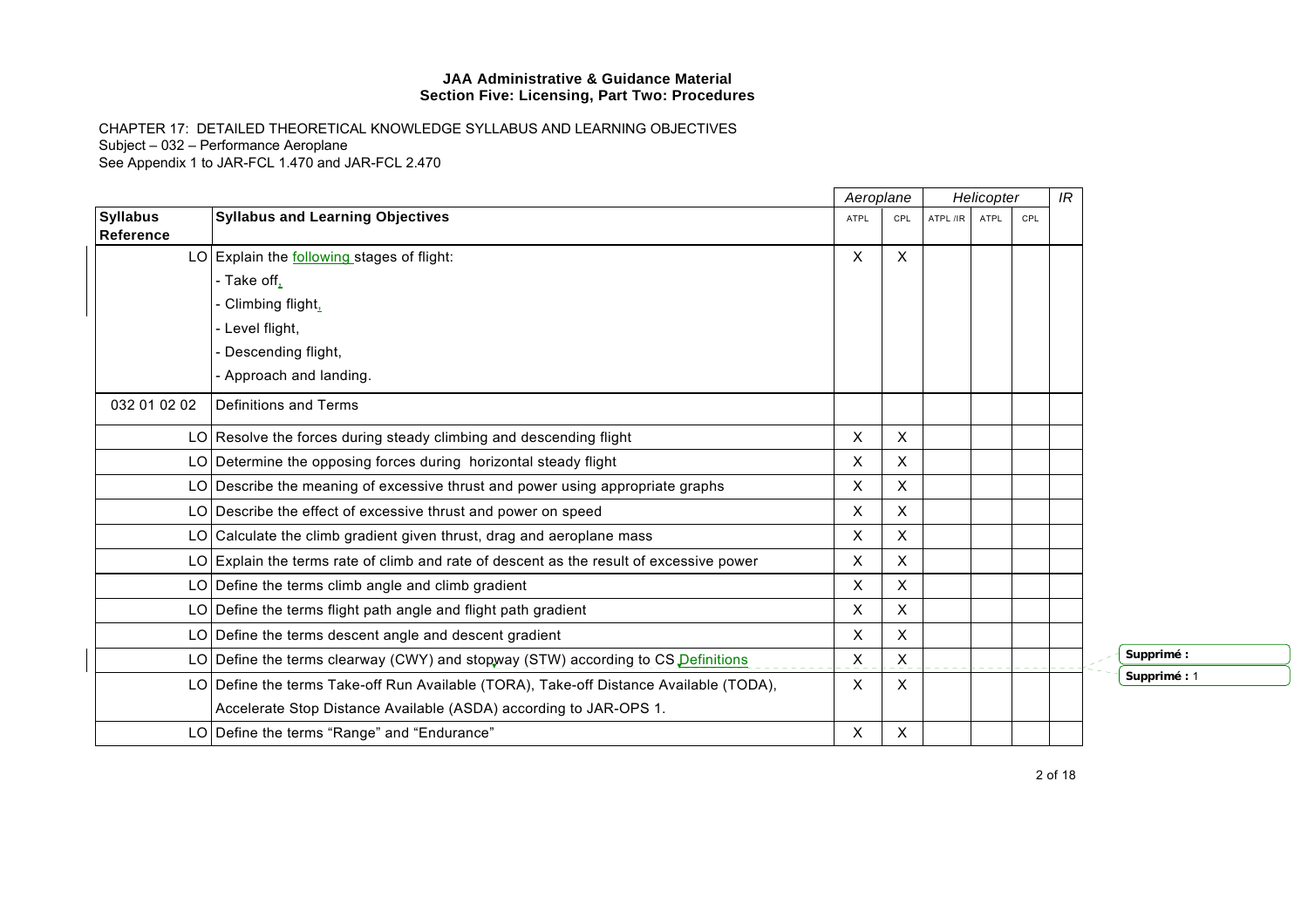|                              |                                                                                     | Aeroplane |              | Helicopter |             |     | IR |                      |
|------------------------------|-------------------------------------------------------------------------------------|-----------|--------------|------------|-------------|-----|----|----------------------|
| <b>Syllabus</b><br>Reference | <b>Syllabus and Learning Objectives</b>                                             | ATPL      | CPL          | ATPL /IR   | <b>ATPL</b> | CPL |    |                      |
| 032 01 02 03                 | Influencing Variables on Performance                                                |           |              |            |             |     |    |                      |
|                              | LO Name and understand the factors that effect aeroplane performance, particularly: | X         | $\mathsf{X}$ |            |             |     |    | Supprimé : whichever |
|                              | Air density                                                                         |           |              |            |             |     |    | Supprimé : the       |
|                              | - Wind                                                                              |           |              |            |             |     |    |                      |
|                              | Aeroplane mass                                                                      |           |              |            |             |     |    |                      |
|                              | Aeroplane configuration                                                             |           |              |            |             |     |    |                      |
|                              | Aeroplane antiskid system status                                                    |           |              |            |             |     |    |                      |
|                              | Aeroplane centre of gravity                                                         |           |              |            |             |     |    |                      |
|                              | Aerodrome runway surface                                                            |           |              |            |             |     |    |                      |
|                              | Aerodrome runway slope                                                              |           |              |            |             |     |    |                      |
| 032 02 00 00                 | PERFORMANCE CLASS B - SINGLE-ENGINE AEROPLANES                                      |           |              |            |             |     |    |                      |
| 032 02 01 00                 | Definitions of speeds used                                                          |           |              |            |             |     |    |                      |
|                              | LO Define the following speeds according to CS 23:                                  | X         | X            |            |             |     |    |                      |
|                              | Rotation speed V <sub>R.</sub>                                                      |           |              |            |             |     |    |                      |
|                              | Speed at 50 ft above the take-off surface level,                                    |           |              |            |             |     |    |                      |
|                              | - Reference speed landing V <sub>REF.</sub>                                         |           |              |            |             |     |    |                      |
| 032 02 02 00                 | Effect of Variables on Single-Engine Aeroplane Performance                          |           |              |            |             |     |    |                      |
|                              | LO Determine the wind component for take off and landing                            | X         | X            |            |             |     |    |                      |
|                              | LO Determine the regulatory factors for take-off and landing according to JAR-OPS 1 | X         | X            |            |             |     |    |                      |
|                              | LO Explain the effect of temperature, wind and altitude on climb performance        | X         | X            |            |             |     |    |                      |
|                              | $LO$ Explain the effects of altitude and temperature on cruise performance          | X         | X            |            |             |     |    |                      |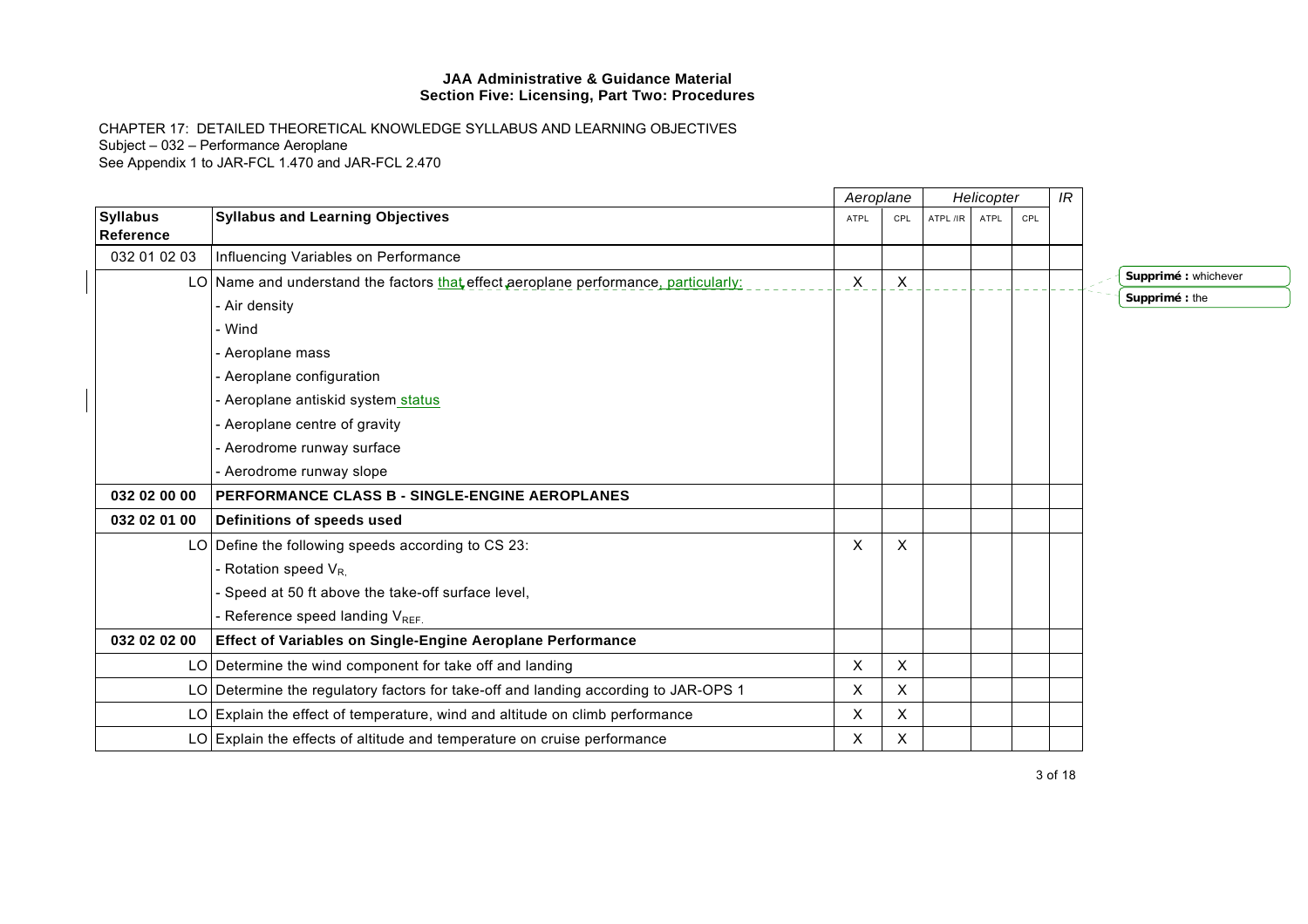|                                     |                                                                                               | Aeroplane                 |                           | Helicopter |      |     | IR |
|-------------------------------------|-----------------------------------------------------------------------------------------------|---------------------------|---------------------------|------------|------|-----|----|
| <b>Syllabus</b><br><b>Reference</b> | <b>Syllabus and Learning Objectives</b>                                                       | <b>ATPL</b>               | CPL                       | ATPL /IR   | ATPL | CPL |    |
|                                     | LO Explain the effect of mass and wind on descent performance                                 | X                         | X                         |            |      |     |    |
| 032 02 03 00                        | Take-off and Landing                                                                          |                           |                           |            |      |     |    |
|                                     | LO Explain the take-off and landing requirements according to JAR-OPS 1                       | X                         | X                         |            |      |     |    |
|                                     | LO Determine the following distances:                                                         | X                         | X                         |            |      |     |    |
|                                     | - Take-off distance                                                                           |                           |                           |            |      |     |    |
|                                     | - Landing distance                                                                            |                           |                           |            |      |     |    |
|                                     | Ground roll distance                                                                          |                           |                           |            |      |     |    |
|                                     | Maximum allowed take-off mass                                                                 |                           |                           |            |      |     |    |
|                                     | Maximum allowed landing mass                                                                  |                           |                           |            |      |     |    |
|                                     | 032 02 04 00 Climb, Cruise and Descent                                                        |                           |                           |            |      |     |    |
|                                     | LO Determine the climb height at a given distance (of obstacle) from end of take off distance | X                         | X                         |            |      |     |    |
|                                     | LO Determine the distance covered, time to climb and fuel consumption during climb            | X                         | X                         |            |      |     |    |
|                                     | LO Explain the effects of different recommended power settings on range and endurance         | X                         | $\sf X$                   |            |      |     |    |
|                                     | LO Find the difference between still air distance (NAM) and ground distance (NM)              | X                         | X                         |            |      |     |    |
|                                     | $LO$ Explain the effect of wind and altitude on maximum endurance speed                       | X                         | $\times$                  |            |      |     |    |
|                                     | LO Determine the cruise true airspeed (TAS)                                                   | X                         | X                         |            |      |     |    |
| 032 02 05 00                        | Use of Aeroplane Performance data                                                             |                           |                           |            |      |     |    |
| 032 02 05 01                        | Take-off                                                                                      |                           |                           |            |      |     |    |
|                                     | LO   Find the minimum or maximum wind component                                               | $\boldsymbol{\mathsf{X}}$ | $\boldsymbol{\mathsf{X}}$ |            |      |     |    |
|                                     | LO Find the take of distance and ground roll distance                                         | X                         | X                         |            |      |     |    |
|                                     | LO Find the maximum allowed take-off mass                                                     | X                         | X                         |            |      |     |    |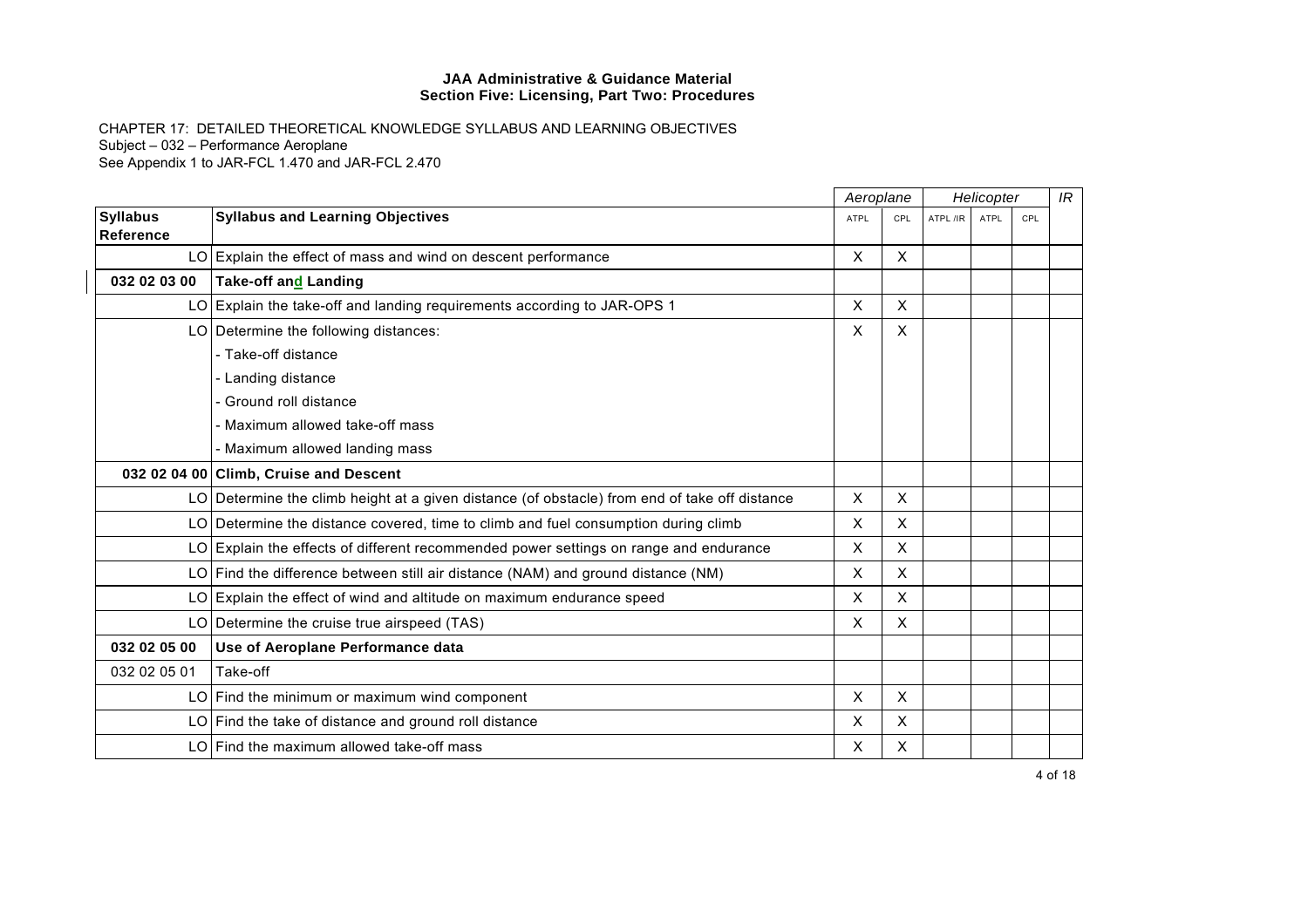|                              |                                                                                                   | Aeroplane   |                           | Helicopter |             |     | IR |
|------------------------------|---------------------------------------------------------------------------------------------------|-------------|---------------------------|------------|-------------|-----|----|
| <b>Syllabus</b><br>Reference | <b>Syllabus and Learning Objectives</b>                                                           | <b>ATPL</b> | CPL                       | ATPL /IR   | <b>ATPL</b> | CPL |    |
| 032 02 05 02                 | Climb                                                                                             |             |                           |            |             |     |    |
|                              | $LO$ Find the maximum rate of climb speed                                                         | X           | $\mathsf{X}$              |            |             |     |    |
|                              | $LO$ Find the time, distance and fuel to climb                                                    | X           | $\sf X$                   |            |             |     |    |
|                              | LO Find the rate of climb                                                                         | X           | X                         |            |             |     |    |
| 032 02 05 03                 | Cruise                                                                                            |             |                           |            |             |     |    |
|                              | LO Find power settings, cruise true airspeed (TAS) and fuel consumption                           | X           | $\boldsymbol{\mathsf{X}}$ |            |             |     |    |
|                              | LO Find range and endurance                                                                       | X           | X                         |            |             |     |    |
| 032 02 05 04                 | Landing                                                                                           |             |                           |            |             |     |    |
|                              | LO Find the minimum or maximum wind component                                                     | X           | X                         |            |             |     |    |
|                              | LO Find the landing distance and ground roll distance                                             | X           | X                         |            |             |     |    |
| 032 03 00 00                 | PERFORMANCE CLASS B - MULTI-ENGINE AEROPLANES                                                     |             |                           |            |             |     |    |
| 032 03 01 00                 | Definitions of terms and speeds                                                                   |             |                           |            |             |     |    |
|                              | LO Define the following terms:                                                                    | X           | X                         |            |             |     |    |
|                              | - Critical engine,                                                                                |             |                           |            |             |     |    |
|                              | - Speed for best angle of climb (Vx)                                                              |             |                           |            |             |     |    |
|                              | - Speed for best rate of climb (Vy)                                                               |             |                           |            |             |     |    |
|                              | LO Explain the effect of the critical engine inoperative on the power required and the total drag | X           | X                         |            |             |     |    |
|                              | $LO$ Explain the effect of engine failure on controllability under given conditions               | x           | X                         |            |             |     |    |
| 032 03 02 00                 | Effect of Variables on Multi-Engine Aeroplane Performance                                         |             |                           |            |             |     |    |
| 032 03 02 01                 | Take-off and Landing                                                                              |             |                           |            |             |     |    |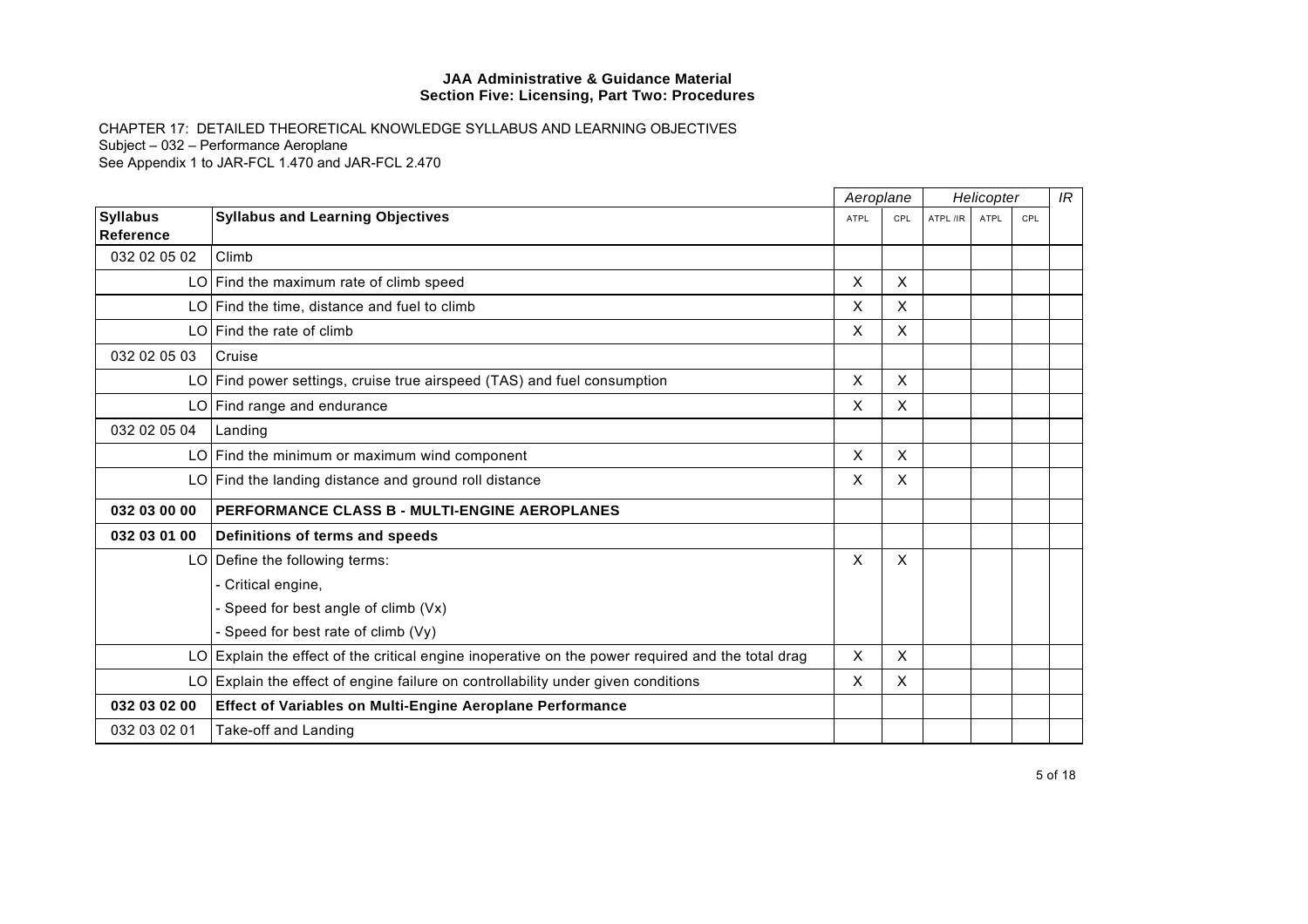|                              |                                                                                                                          |                           | Aeroplane    |          | Helicopter  |     |  | IR |
|------------------------------|--------------------------------------------------------------------------------------------------------------------------|---------------------------|--------------|----------|-------------|-----|--|----|
| <b>Syllabus</b><br>Reference | <b>Syllabus and Learning Objectives</b>                                                                                  | <b>ATPL</b>               | CPL          | ATPL /IR | <b>ATPL</b> | CPL |  |    |
|                              | LO Explain the effect of flap setting on the ground roll distance                                                        | X                         | $\mathsf{x}$ |          |             |     |  |    |
|                              | LO For both fixed and constant speed propellers, explain the effect of airspeed on thrust during<br>the take-off run     | $\boldsymbol{\mathsf{X}}$ | X            |          |             |     |  |    |
|                              | LO Explain the effect of pressure altitude on performance limited take-off mass                                          | X                         | X            |          |             |     |  |    |
|                              | $LO$ Explain the effect of runway conditions on the take-off distance                                                    | $\boldsymbol{\mathsf{X}}$ | X            |          |             |     |  |    |
|                              | LO Determine the regulation factors for take-off according to JAR-OPS 1                                                  | X                         | X            |          |             |     |  |    |
|                              | LO Explain the percentage of accountability for head and tailwind components during take-off and<br>landing calculations | $\times$                  | X            |          |             |     |  |    |
|                              | LO Interpret obstacle clearance at take-off                                                                              | $\mathsf{X}$              | X            |          |             |     |  |    |
|                              | LO Explain the effect of selected power settings, flap settings and aeroplane mass on the rate of<br>climb               | $\times$                  | X.           |          |             |     |  |    |
|                              | LO Describe the effect of engine failure on take-off climb performance                                                   | $\times$                  | $\mathsf{x}$ |          |             |     |  |    |
|                              | LO Explain the effect of brake release before take off power is set on the accelerate stop distance                      | $\times$                  | X            |          |             |     |  |    |
| 032 03 02 02                 | Climb, Cruise and Descent                                                                                                |                           |              |          |             |     |  |    |
|                              | $LO$ Explain the effect of centre of gravity on fuel consumption                                                         | X                         | X            |          |             |     |  |    |
|                              | LO Explain the effect of mass on the speed for best angle- and best rate of climb                                        | X                         | X            |          |             |     |  |    |
|                              | LO Explain the effect of mass on the speed for best angle and best rate of descent                                       | $\boldsymbol{\mathsf{X}}$ | X            |          |             |     |  |    |
|                              | LO Explain the effect of temperature and altitude on the fuel flow                                                       | X                         | $\mathsf{x}$ |          |             |     |  |    |
|                              | LO Explain the effect of wind on the maximum range speed and speed for maximum climb angle                               | $\times$                  | X.           |          |             |     |  |    |
|                              | $LO$ Explain the effect of mass, altitude and flaps on the glide descent                                                 | $\times$                  | X            |          |             |     |  |    |
|                              | LO Describe various cruise techniques                                                                                    | X                         | X            |          |             |     |  |    |
|                              | LO Describe the effect of loss of engine power on climb an cruise                                                        | X                         | X            |          |             |     |  |    |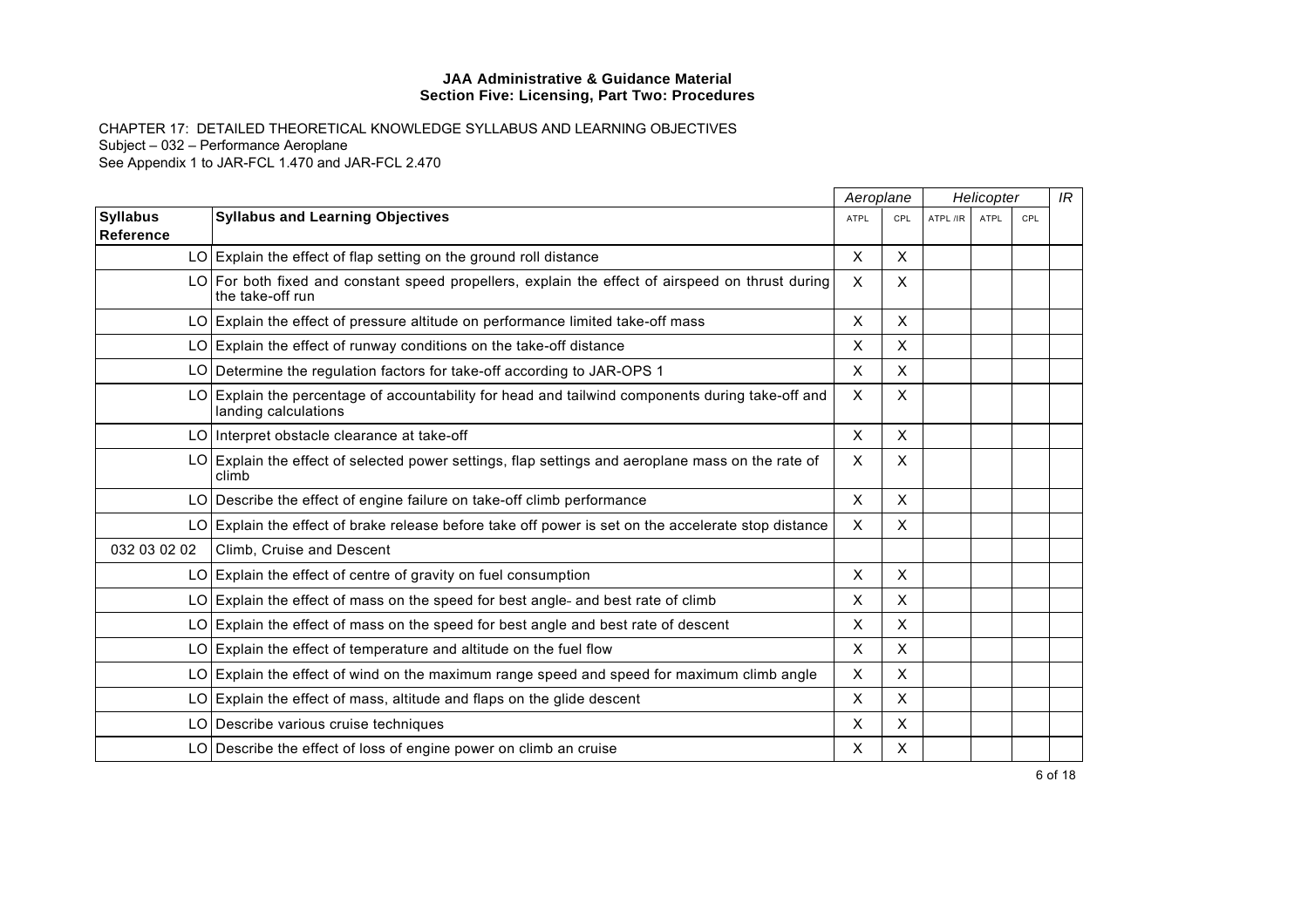|                              |                                                                              | Aeroplane   |                           | Helicopter |             |     | IR |
|------------------------------|------------------------------------------------------------------------------|-------------|---------------------------|------------|-------------|-----|----|
| <b>Syllabus</b><br>Reference | <b>Syllabus and Learning Objectives</b>                                      | <b>ATPL</b> | CPL                       | ATPL /IR   | <b>ATPL</b> | CPL |    |
| 032 03 02 03                 | Landing                                                                      |             |                           |            |             |     |    |
|                              | $LO$ Explain the effect of runway conditions on the landing distance         | X           | X                         |            |             |     |    |
|                              | LO Determine the regulatory factors for landing according to JAR-OPS 1       | X           | X                         |            |             |     |    |
| 032 03 03 00                 | Use of Aeroplane Performance data                                            |             |                           |            |             |     |    |
| 032 03 03 01                 | Take-off                                                                     |             |                           |            |             |     |    |
|                              | LO Find take off field length data                                           | X           | X                         |            |             |     |    |
|                              | LO Calculate the field length limited take off mass                          | X.          | X                         |            |             |     |    |
|                              | LO Find the accelerate go distance as well the accelerate-stop distance data | X           | X                         |            |             |     |    |
|                              | LO Find the ground roll and take off distance                                | X           | X                         |            |             |     |    |
|                              | LO Calculate maximum effort take off data                                    | X           | X                         |            |             |     |    |
|                              | LO Calculate all engine and critical engine out take off climb data          | X           | $\boldsymbol{\mathsf{X}}$ |            |             |     |    |
|                              | LO Calculate obstacle clearance take off climb data                          | X           | X                         |            |             |     |    |
| 032 03 03 02                 | Climb                                                                        |             |                           |            |             |     |    |
|                              | $LO$ Find rate of climb and climb gradient                                   | X           | X                         |            |             |     |    |
|                              | LO Calculate single engine ceiling                                           | $\times$    | X                         |            |             |     |    |
|                              | LO Calculate obstacle clearance climb data                                   | X           | X                         |            |             |     |    |
| 032 03 03 03                 | <b>Cruise and Descent</b>                                                    |             |                           |            |             |     |    |
|                              | LO Find power settings, cruise true airspeed (TAS) and fuel consumption      | X           | X                         |            |             |     |    |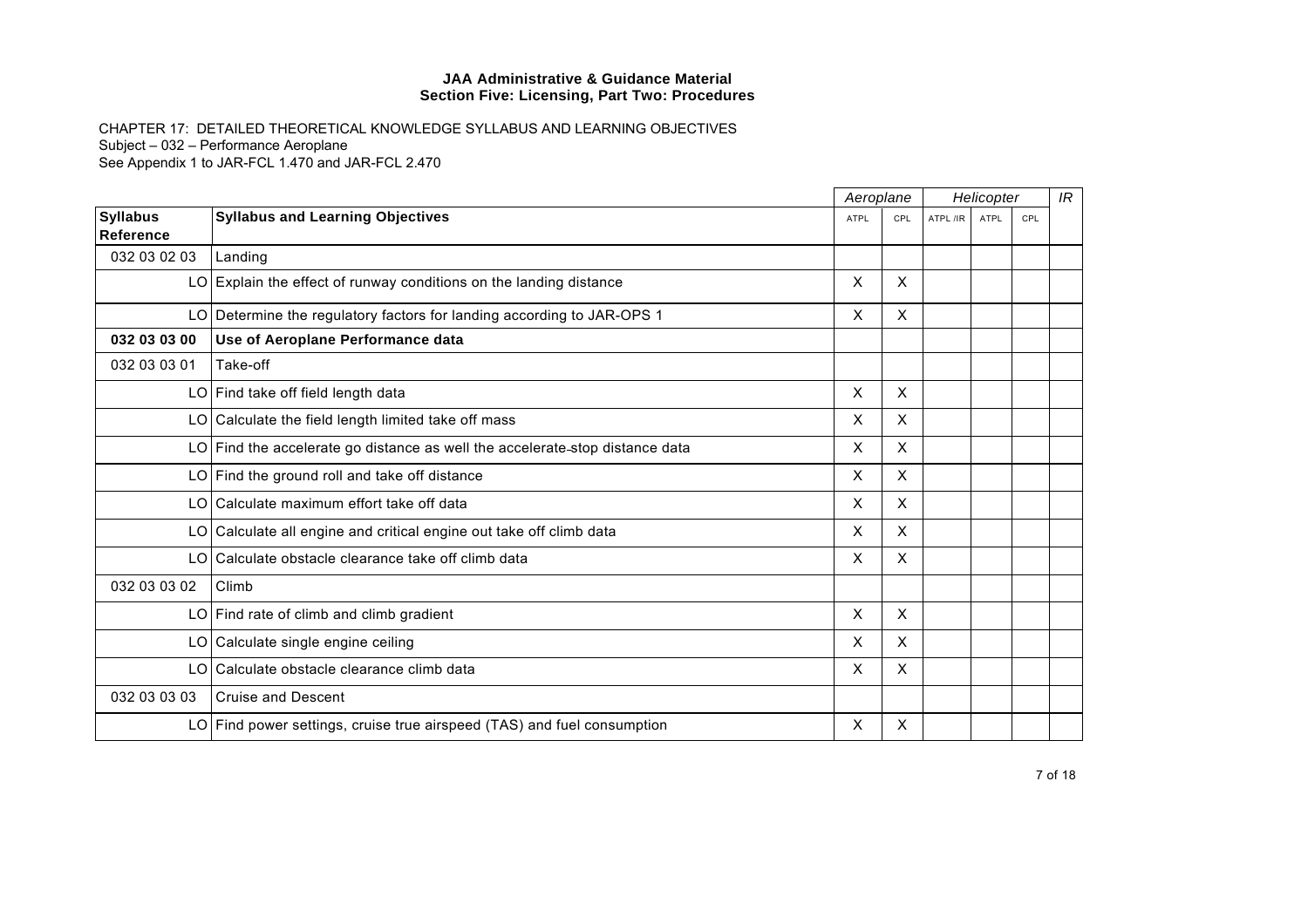|                              |                                                                                                              | Aeroplane |     |          | Helicopter |     | IR |                         |
|------------------------------|--------------------------------------------------------------------------------------------------------------|-----------|-----|----------|------------|-----|----|-------------------------|
| <b>Syllabus</b><br>Reference | <b>Syllabus and Learning Objectives</b>                                                                      | ATPL      | CPL | ATPL /IR | ATPL       | CPL |    |                         |
|                              | LO Calculate range and endurance data                                                                        | X         | X   |          |            |     |    |                         |
| 032 03 03 04                 | Landing                                                                                                      |           |     |          |            |     |    |                         |
|                              | LO Find landing field length data                                                                            | X         | X   |          |            |     |    |                         |
|                              | LO Find landing climb data in the event of balked landing.                                                   | X         | X   |          |            |     |    |                         |
|                              | LO Find landing distance and ground roll distance                                                            | X         | X   |          |            |     |    |                         |
|                              | LO Find short field landing distance and ground roll distance                                                | $\times$  | X.  |          |            |     |    |                         |
| 032 04 00 00                 | <b>PERFORMANCE CLASS A - AEROPLANES CERTIFICATED UNDER CS 25 ONLY</b>                                        |           |     |          |            |     |    | Supprimé : A AEROPLANES |
| 032 04 01 00                 | Take - off                                                                                                   |           |     |          |            |     |    |                         |
|                              | LO Explain the essential forces affecting the aeroplane during take-off                                      | X         |     |          |            |     |    |                         |
|                              | LO State the effects of angle of attack, thrust-to-weight ratio and flap setting on acceleration<br>distance | X         |     |          |            |     |    |                         |
| 032 04 01 01                 | Definitions of terms used                                                                                    |           |     |          |            |     |    |                         |
|                              | LO Define the terms Aircraft Classification Number (ACN) and Pavement Classification Number<br>(PCN)         | $\times$  |     |          |            |     |    |                         |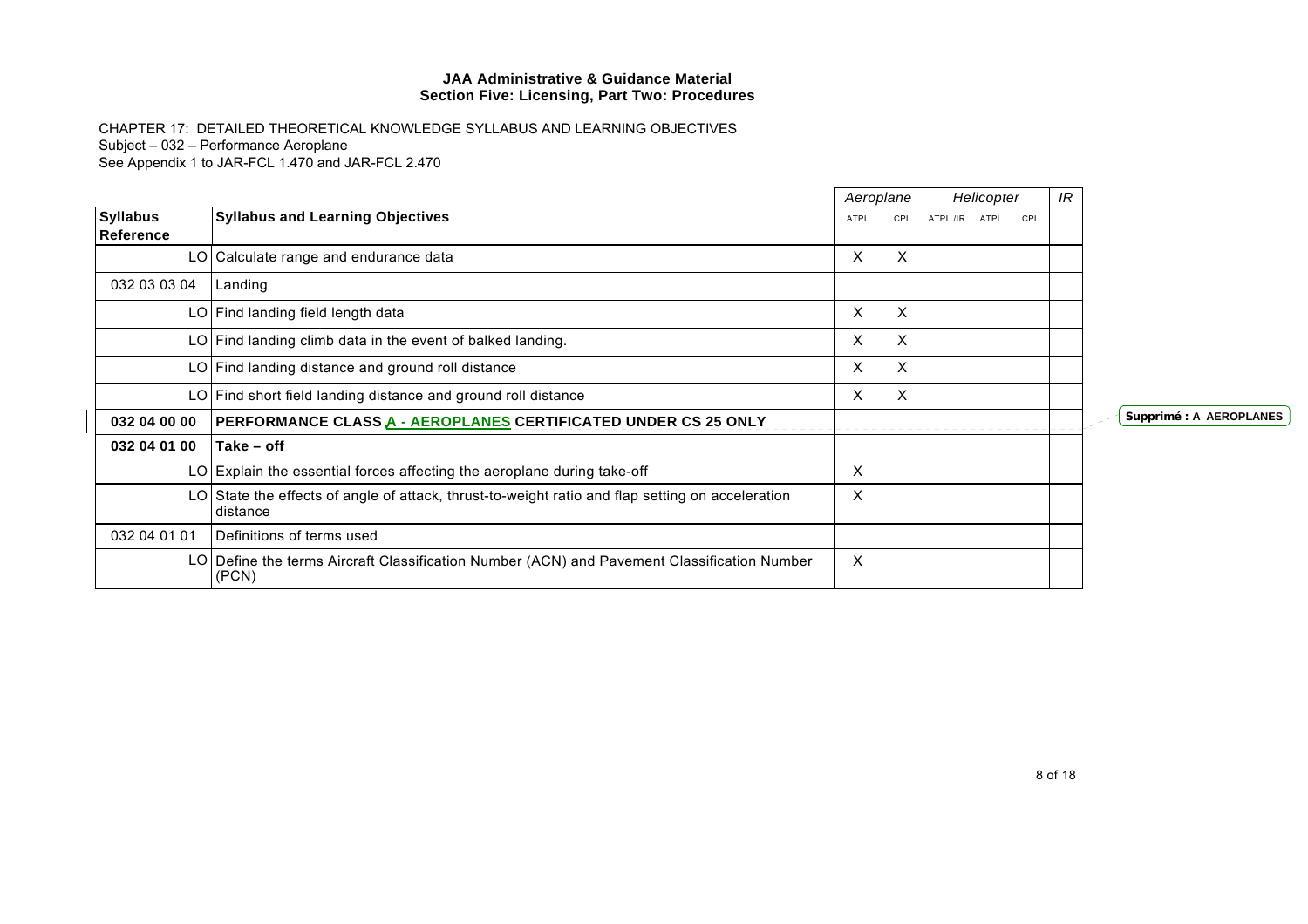|                              |                                                                                            |              | Aeroplane<br>Helicopter |          |      |     | IR |
|------------------------------|--------------------------------------------------------------------------------------------|--------------|-------------------------|----------|------|-----|----|
| <b>Syllabus</b><br>Reference | <b>Syllabus and Learning Objectives</b>                                                    | <b>ATPL</b>  | CPL                     | ATPL /IR | ATPL | CPL |    |
|                              | LO Define and explain the following speeds in accordance with CS 25 and/or CS Definitions: | $\mathsf{X}$ |                         |          |      |     |    |
|                              | - Minimum control speed with critical engine inoperative $V_{MC}$                          |              |                         |          |      |     |    |
|                              | - Minimum control speed on or near ground $V_{MCG}$                                        |              |                         |          |      |     |    |
|                              | - Minimum control speed take-off climb- V <sub>MCA</sub>                                   |              |                         |          |      |     |    |
|                              | Engine failure speed - $V_{EF}$                                                            |              |                         |          |      |     |    |
|                              | - Take-off decision speed - $V_1$                                                          |              |                         |          |      |     |    |
|                              | Rotation speed - V <sub>R.</sub>                                                           |              |                         |          |      |     |    |
|                              | - Minimum take-off safety speed - V <sub>2MIN</sub>                                        |              |                         |          |      |     |    |
|                              | - Minimum unstick speed - V <sub>MU</sub>                                                  |              |                         |          |      |     |    |
|                              | - Lift off speed - VLOF                                                                    |              |                         |          |      |     |    |
|                              | - Max brake energy speed - V <sub>MBE</sub>                                                |              |                         |          |      |     |    |
|                              | - Max tyre speed - V Max Tyre                                                              |              |                         |          |      |     |    |
|                              | - Stall speed or minimum steady flight speed at which a/c is controllable - $V_s$          |              |                         |          |      |     |    |
|                              | - Reference landing speed - V <sub>REF</sub>                                               |              |                         |          |      |     |    |
|                              | - Minimum control speed, approach and landing - V <sub>MCL</sub>                           |              |                         |          |      |     |    |
|                              | LO Define the following distances in accordance with CS 25:                                | X            |                         |          |      |     |    |
|                              | - Take off Run Available (TORA) and Take off Run Required (TORR) with all engines          |              |                         |          |      |     |    |
|                              | operating and one engine inoperativ.                                                       |              |                         |          |      |     |    |
|                              | - Take off Distance Available (TODA) and Take off Distance Required (TODR) with all        |              |                         |          |      |     |    |
|                              | engines operating and one engine inoperativ.                                               |              |                         |          |      |     |    |
|                              | - Accelerate Stop Distance Available (ASDA) and                                            |              |                         |          |      |     |    |
|                              | - Accelerate Stop Distance Required (ASDR).                                                |              |                         |          |      |     |    |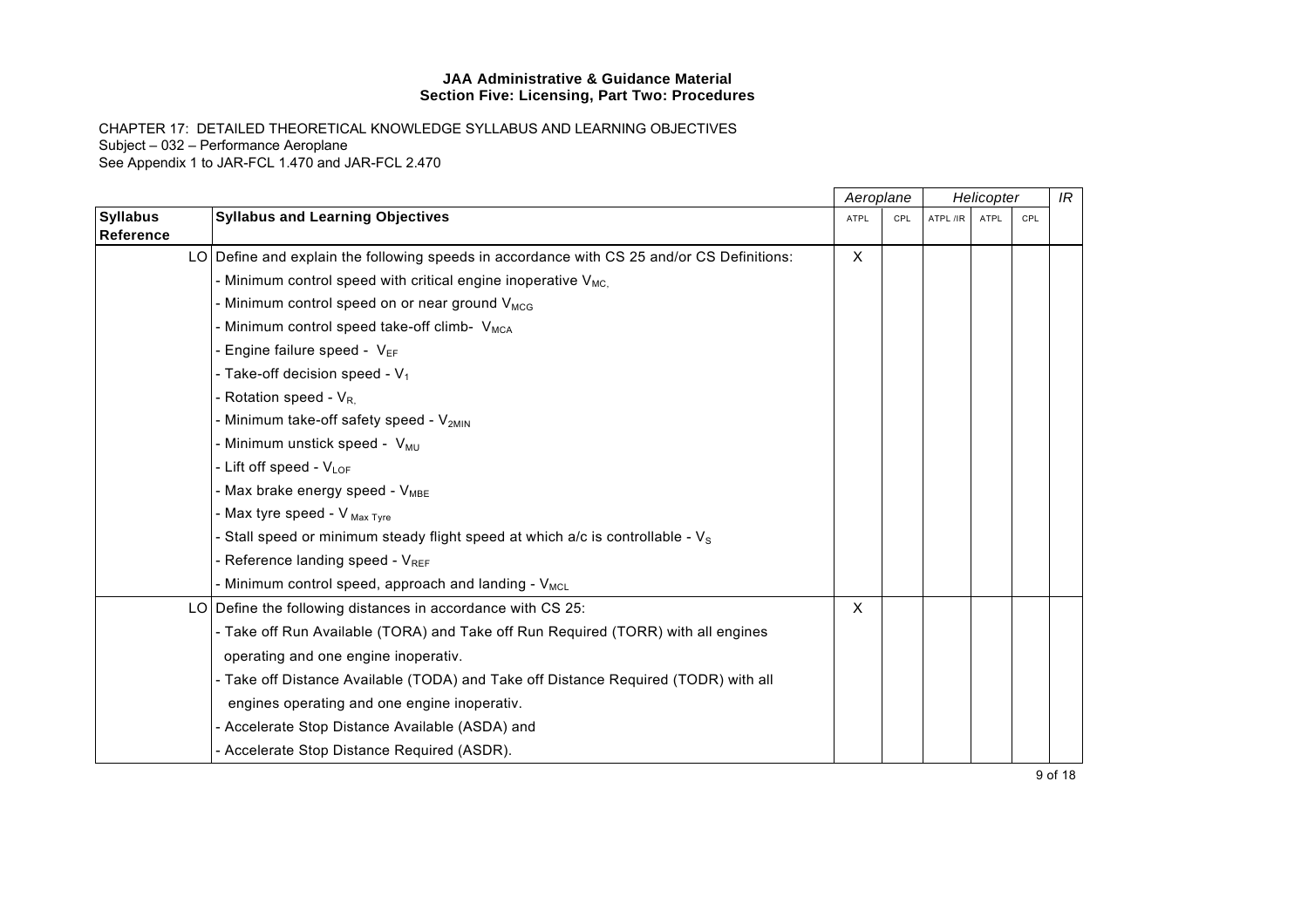|                              |                                                                                                                                       | Aeroplane<br>Helicopter |     |          | IR          |     |  |
|------------------------------|---------------------------------------------------------------------------------------------------------------------------------------|-------------------------|-----|----------|-------------|-----|--|
| <b>Syllabus</b><br>Reference | <b>Syllabus and Learning Objectives</b>                                                                                               | <b>ATPL</b>             | CPL | ATPL /IR | <b>ATPL</b> | CPL |  |
| 032 04 01 02                 | <b>Take off Distances</b>                                                                                                             |                         |     |          |             |     |  |
|                              | LO Explain the effects of the following Runway (RWY) variables on take off distances:                                                 | X                       |     |          |             |     |  |
|                              | - RWY length                                                                                                                          |                         |     |          |             |     |  |
|                              | - RWY slope,                                                                                                                          |                         |     |          |             |     |  |
|                              | - RWY surface conditions,                                                                                                             |                         |     |          |             |     |  |
|                              | - RWY elevation.                                                                                                                      |                         |     |          |             |     |  |
|                              | $LO$ Explain the effects of the following aeroplane variables on take off distances:                                                  | X                       |     |          |             |     |  |
|                              | - Aeroplane mass,                                                                                                                     |                         |     |          |             |     |  |
|                              | - Take off configuration,                                                                                                             |                         |     |          |             |     |  |
|                              | - Bleed Air configurations.                                                                                                           |                         |     |          |             |     |  |
|                              | LO Explain the effects of the following meteorological variables on take off distances:                                               | X                       |     |          |             |     |  |
|                              | - Wind,                                                                                                                               |                         |     |          |             |     |  |
|                              | - Temperature                                                                                                                         |                         |     |          |             |     |  |
|                              | - Pressure altitude.                                                                                                                  |                         |     |          |             |     |  |
|                              | LO Explain the take off distances for specified conditions and configuration for all engines<br>operating and one engine inoperative. | X                       |     |          |             |     |  |
|                              | LO Explain the effect of using clearway on the take-off distance required.                                                            | X                       |     |          |             |     |  |
|                              | LO Explain the influence of $V_1$ and $V_{2MIN}$ on take-off distance.                                                                | $\mathsf{x}$            |     |          |             |     |  |
|                              | LO Explain the reaction time allowed for between engine failure and recognition when assessing<br>the TOD.                            | X                       |     |          |             |     |  |
|                              | LO Explain the effect of a miscalculation of $V_1$ on the take-off distance required                                                  | X                       |     |          |             |     |  |
| 032 04 01 03                 | Accelerate-stop distance                                                                                                              |                         |     |          |             |     |  |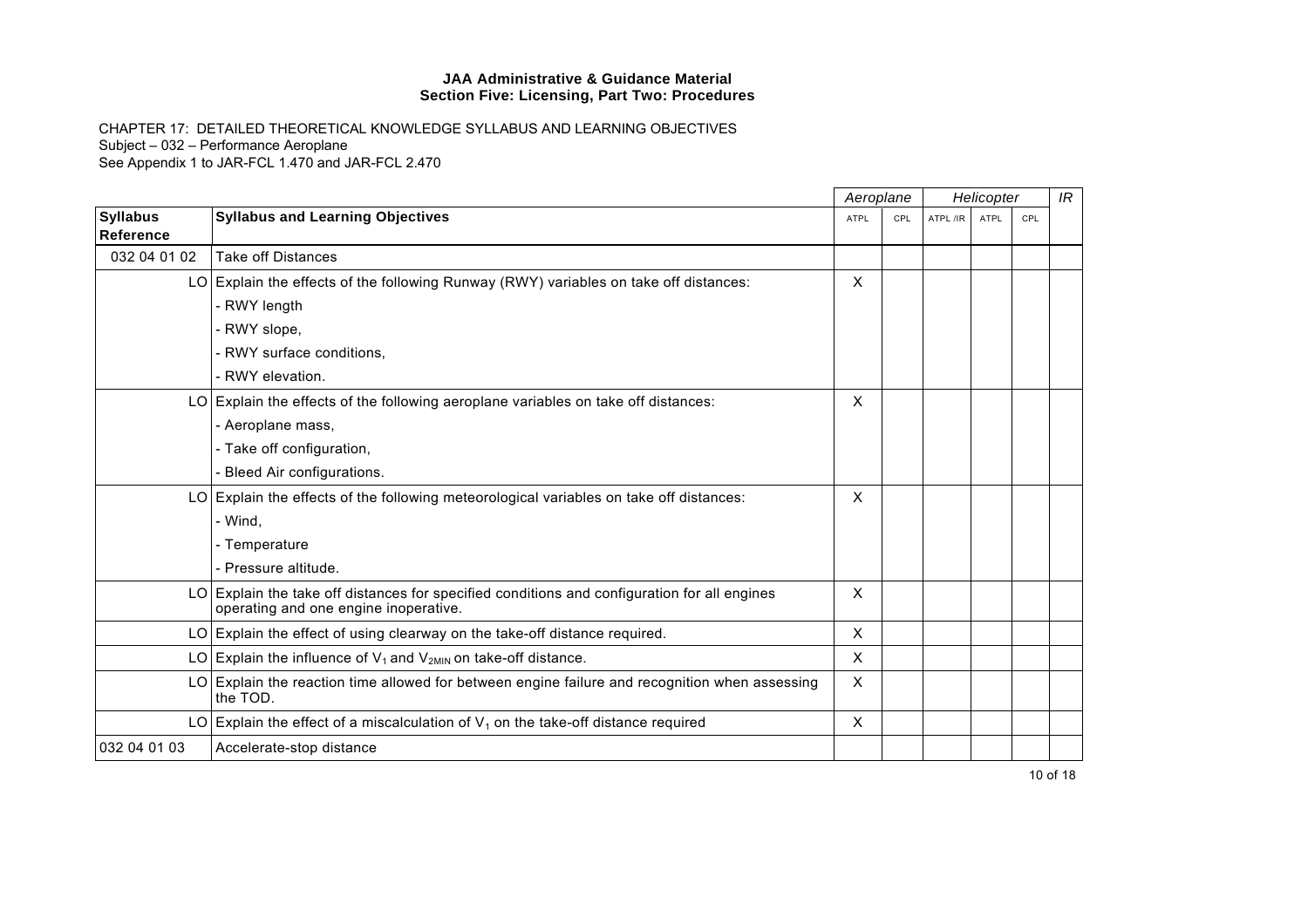|                                     |                                                                                                                                             |              | Aeroplane |          | Helicopter  |     |  | IR |
|-------------------------------------|---------------------------------------------------------------------------------------------------------------------------------------------|--------------|-----------|----------|-------------|-----|--|----|
| <b>Syllabus</b><br><b>Reference</b> | <b>Syllabus and Learning Objectives</b>                                                                                                     | <b>ATPL</b>  | CPL       | ATPL /IR | <b>ATPL</b> | CPL |  |    |
|                                     | LO Explain the accelerate-stop distance for specified conditions and configuration for all engines<br>operating and one engine inoperative. | $\times$     |           |          |             |     |  |    |
|                                     | $LO$ Explain the effect of using a stop way on the accelerate-stop distance required                                                        | X            |           |          |             |     |  |    |
|                                     | LO Explain the effect of miscalculation of $V_1$ on the accelerate-stop distance required                                                   | X            |           |          |             |     |  |    |
|                                     | $LO$ Explain the time-to-decide allowance (decision time) and deceleration procedure                                                        | X            |           |          |             |     |  |    |
|                                     | LO Explain the use of brakes, use of reverse thrust, brake energy absorption limits, delayed<br>temperature rise and tyre limitations.      | X            |           |          |             |     |  |    |
| 032 04 01 04                        | Balanced field length concept                                                                                                               |              |           |          |             |     |  |    |
|                                     | LO Define the term balanced field length.                                                                                                   | $\times$     |           |          |             |     |  |    |
|                                     | LO Understand the relationship between take off distance, accelerate stop distance and $V_1$ when<br>using a balanced field                 | $\times$     |           |          |             |     |  |    |
|                                     | LO Describe the applicability of a balanced field length.                                                                                   | $\mathsf{x}$ |           |          |             |     |  |    |
| 032 04 01 05                        | Unbalanced field length concept                                                                                                             |              |           |          |             |     |  |    |
|                                     | LO Define the term unbalanced field length.                                                                                                 | $\sf X$      |           |          |             |     |  |    |
|                                     | LO Describe the applicability of an unbalanced field length.                                                                                | X            |           |          |             |     |  |    |
|                                     | LO Explain the effect of a stop way on the allowed take off mass and appropriate $V_1$ when using<br>an unbalanced field                    | X            |           |          |             |     |  |    |
|                                     | LO Explain the effect of a clear way on the allowed take off mass and appropriate $V_1$ when using<br>an unbalanced field                   | $\mathsf{x}$ |           |          |             |     |  |    |
| 032 04 01 06                        | Runway length Limited Take-Off Mass (RLTOM)                                                                                                 |              |           |          |             |     |  |    |
|                                     | LO Define the runway length limited take-off mass for balanced and unbalanced field length                                                  | $\times$     |           |          |             |     |  |    |
| 032 04 01 07                        | Take-off climb                                                                                                                              |              |           |          |             |     |  |    |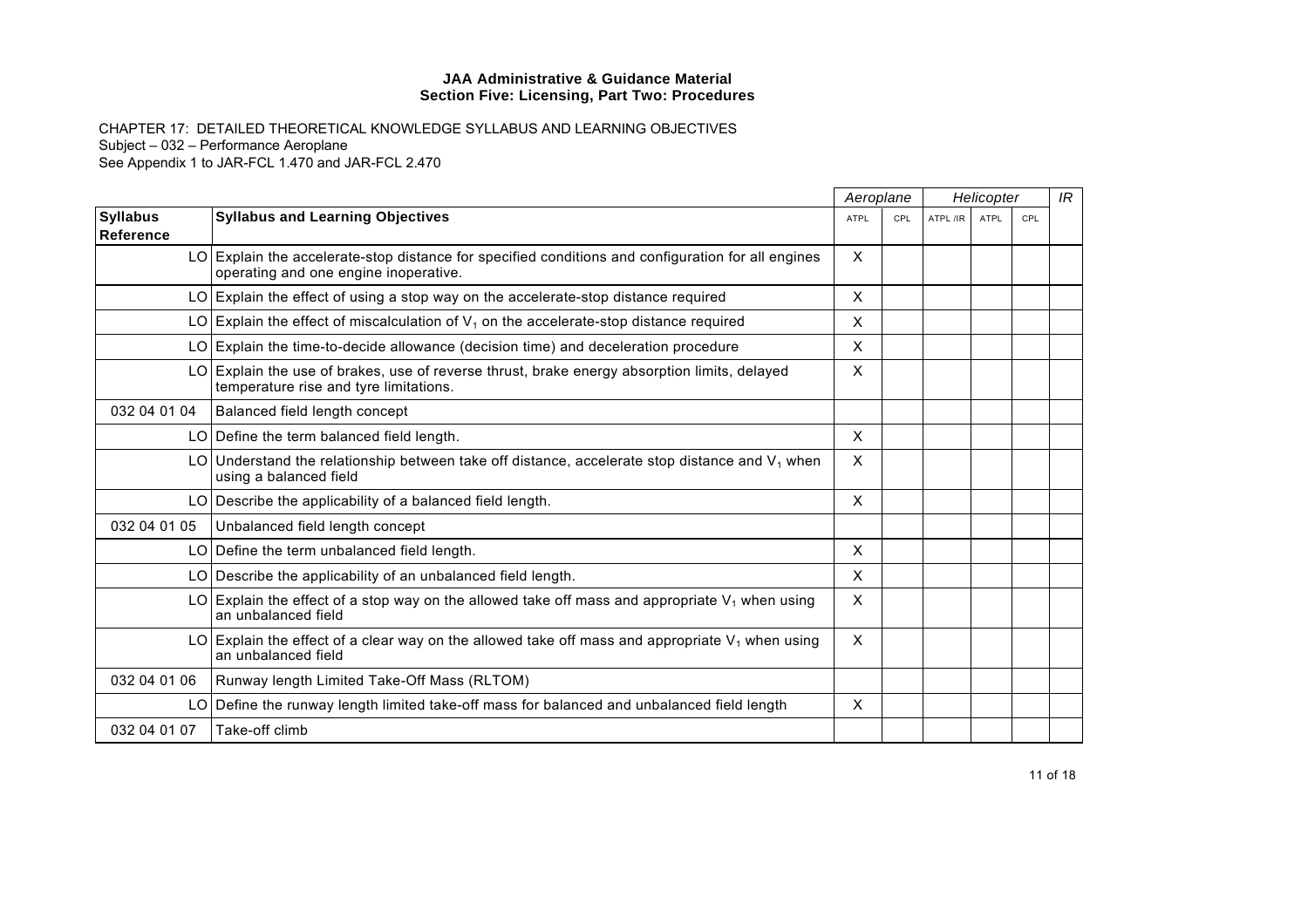|                              |                                                                                                                                                                              | Aeroplane                 |     | Helicopter |      |     | IR |
|------------------------------|------------------------------------------------------------------------------------------------------------------------------------------------------------------------------|---------------------------|-----|------------|------|-----|----|
| <b>Syllabus</b><br>Reference | <b>Syllabus and Learning Objectives</b>                                                                                                                                      | ATPL                      | CPL | ATPL /IR   | ATPL | CPL |    |
|                              | LO Define the segments of the gross take-off flight path                                                                                                                     | X                         |     |            |      |     |    |
|                              | LO Determine changes in the configuration, power, thrust and speed in the take-off flight path<br>segments                                                                   | X                         |     |            |      |     |    |
|                              | LO Determine the differences in climb gradient requirements for 2, 3 and 4 engine aeroplanes.                                                                                | $\times$                  |     |            |      |     |    |
|                              | LO State the maximum bank angle when flying at $V_2$                                                                                                                         | $\boldsymbol{\mathsf{x}}$ |     |            |      |     |    |
|                              | LO Explain the effects of aeroplane and meteorological variables on the take-off climb                                                                                       | X                         |     |            |      |     |    |
|                              | LO Describe the influence of airspeed selection, acceleration and turns on the climb gradients,<br>best rate of climb speed and best angle of climb speed.                   | $\boldsymbol{\mathsf{x}}$ |     |            |      |     |    |
|                              | LO Determine the climb limited take-off mass.                                                                                                                                | X                         |     |            |      |     |    |
| 032 04 01 08                 | Obstacle-limited take-off                                                                                                                                                    |                           |     |            |      |     |    |
|                              | LO Describe the operational regulations for obstacle clearance in the net take-off flight path.                                                                              | X                         |     |            |      |     |    |
|                              | LO Define gross and net take-off flight path with one engine inoperative in accordance with CS<br>25.                                                                        | X                         |     |            |      |     |    |
|                              | LO Explain the use of 35 ft vertical clearance over obstacles and equivalent reduction in<br>acceleration at the point at which the aeroplane is accelerated in level flight | X                         |     |            |      |     |    |
|                              | LO Determine the effects of aeroplane and meteorological variables on determination of obstacle<br>limited take-off mass.                                                    | X                         |     |            |      |     |    |
|                              | LO Determine the obstacle limited take-off mass.                                                                                                                             | $\times$                  |     |            |      |     |    |
| 032 04 01 09                 | Performance limited take-off mass                                                                                                                                            |                           |     |            |      |     |    |
|                              | LO IDefine Performance limited take-off mass.                                                                                                                                | $\times$                  |     |            |      |     |    |
| 032 04 01 10                 | Use of Aeroplane Flight data                                                                                                                                                 |                           |     |            |      |     |    |
|                              | LO Determine the maximum masses that satisfy all the regulations for take-off from the aeroplane<br>performance data sheets                                                  | X                         |     |            |      |     |    |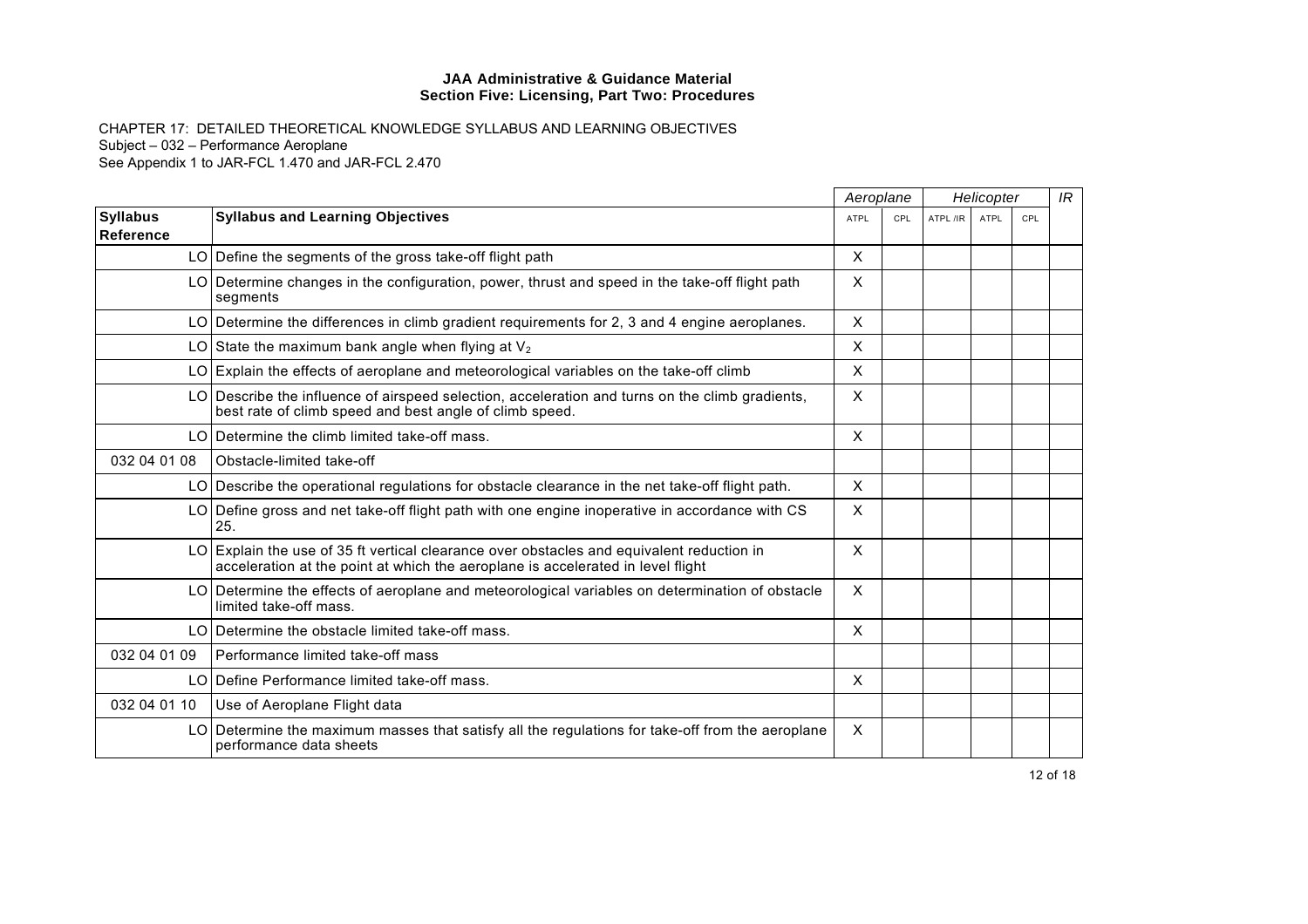|                              |                                                                                                                           | Aeroplane                 |     | Helicopter |      |     | IR |
|------------------------------|---------------------------------------------------------------------------------------------------------------------------|---------------------------|-----|------------|------|-----|----|
| <b>Syllabus</b><br>Reference | <b>Syllabus and Learning Objectives</b>                                                                                   | <b>ATPL</b>               | CPL | ATPL /IR   | ATPL | CPL |    |
|                              | LO Determine the relevant speeds for specified conditions and configuration from the aeroplane<br>performance data sheets | X                         |     |            |      |     |    |
| 032 04 02 00                 | <b>Climb</b>                                                                                                              |                           |     |            |      |     |    |
| 032 04 02 01                 | Climb techniques                                                                                                          |                           |     |            |      |     |    |
|                              | LO Explain the effect of climbing with constant IAS.                                                                      | X                         |     |            |      |     |    |
|                              | LO Explain the effect of climbing with constant Mach number.                                                              | $\sf X$                   |     |            |      |     |    |
|                              | LO Explain the correct sequence of climb-speeds for jet transport aeroplanes                                              | X                         |     |            |      |     |    |
|                              | LO   Determine the effect on TAS when climbing in and above the troposphere at constant Mach<br>number                    | $\times$                  |     |            |      |     |    |
| 032 04 02 02                 | Influence of variables on climb performance                                                                               |                           |     |            |      |     |    |
|                              | LO Explain the effect of aeroplane mass on the Rate of Climb (ROC).                                                       | X                         |     |            |      |     |    |
|                              | LO Explain the effect of meteorological variables on the Rate of Climb (ROC).                                             | X                         |     |            |      |     |    |
|                              | LO Explain the effect of aeroplane acceleration during a climb with constant IAS or Mach number                           | $\sf X$                   |     |            |      |     |    |
|                              | LO Explain the effect on the operational speed limit when climbing at constant IAS.                                       | $\times$                  |     |            |      |     |    |
| 032 04 02 03                 | Use of Aeroplane Flight data                                                                                              |                           |     |            |      |     |    |
|                              | LO Explain the term "cross over altitude" which occurs during the climb speed schedule (IAS-<br>Mach number).             | $\sf X$                   |     |            |      |     |    |
|                              | LO Calculate the time to climb.                                                                                           | $\boldsymbol{\mathsf{X}}$ |     |            |      |     |    |
| 032 04 03 00                 | <b>Cruise</b>                                                                                                             |                           |     |            |      |     |    |
| 032 04 03 01                 | Cruise techniques                                                                                                         |                           |     |            |      |     |    |
|                              | LO Define cruise procedures "max endurance" and "max range"                                                               | X                         |     |            |      |     |    |
| 032 04 03 02                 | Max Endurance                                                                                                             |                           |     |            |      |     |    |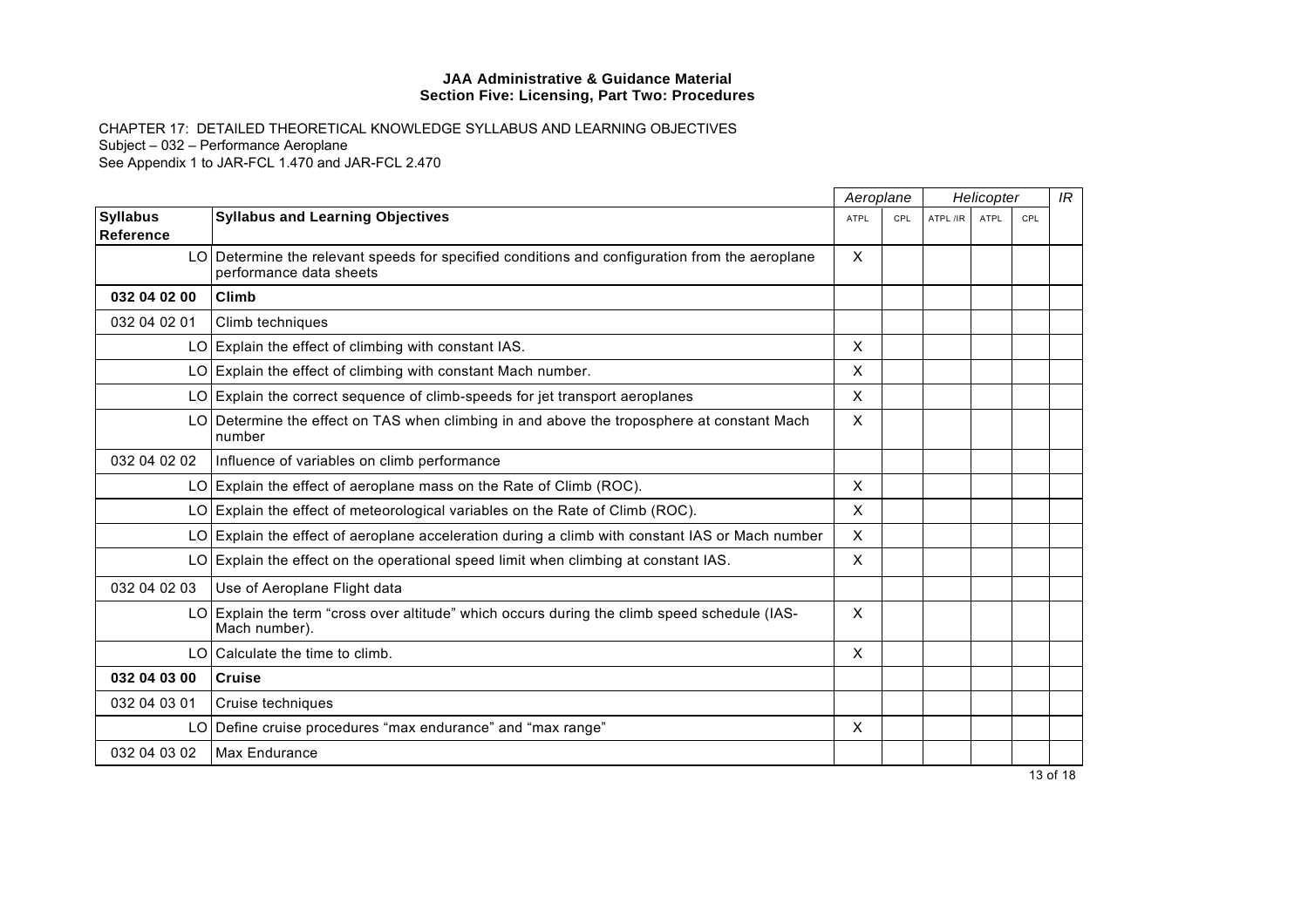|                 |                                                                                        |              | Aeroplane |          | Helicopter  |     | IR |
|-----------------|----------------------------------------------------------------------------------------|--------------|-----------|----------|-------------|-----|----|
| <b>Syllabus</b> | <b>Syllabus and Learning Objectives</b>                                                | <b>ATPL</b>  | CPL       | ATPL /IR | <b>ATPL</b> | CPL |    |
| Reference       |                                                                                        |              |           |          |             |     |    |
|                 | LO Explain fuel flow in relation to TAS, thrust available and thrust required.         | X            |           |          |             |     |    |
|                 | LO Find speed for max endurance.                                                       | X            |           |          |             |     |    |
| 032 04 03 03    | Max Range                                                                              |              |           |          |             |     |    |
|                 | LO Define the term specific range.                                                     | X            |           |          |             |     |    |
| 032 04 03 04    | Long Range Cruise                                                                      |              |           |          |             |     |    |
|                 | $LO$ Define the term long range cruise                                                 | X            |           |          |             |     |    |
| 032 04 03 05    | Influence of variables on cruise performance                                           |              |           |          |             |     |    |
|                 | $LO$ Explain the effect of centre of gravity (CG) position on range and endurance      | X            |           |          |             |     |    |
|                 | LO Explain the effect of altitude on range and endurance                               | X            |           |          |             |     |    |
|                 | LO Explain the effect of meteorological variables on range and endurance               | $\times$     |           |          |             |     |    |
| 032 04 03 06    | Cruise altitudes                                                                       |              |           |          |             |     |    |
|                 | LO Define the term optimum altitude                                                    | X            |           |          |             |     |    |
|                 | $LO$ Explain the factors which affect the choice of optimum altitude                   | $\times$     |           |          |             |     |    |
|                 | LO Explain the factors which might affect or limit the maximum operating altitude      | X            |           |          |             |     |    |
|                 | $LO$ Explain the necessity for step climbs                                             | X            |           |          |             |     |    |
|                 | LO Describe in detail the Buffet Onset Boundary (BOB)                                  | $\mathsf{x}$ |           |          |             |     |    |
|                 | LO Analyse influence of bank angle, mass and 1.3 g buffet onset factor on a step climb | X            |           |          |             |     |    |
|                 | LO Explain the term maximum altitude                                                   | X            |           |          |             |     |    |
| 032 04 03 07    | Cost index                                                                             |              |           |          |             |     |    |
|                 | LO Define the term cost index                                                          | X            |           |          |             |     |    |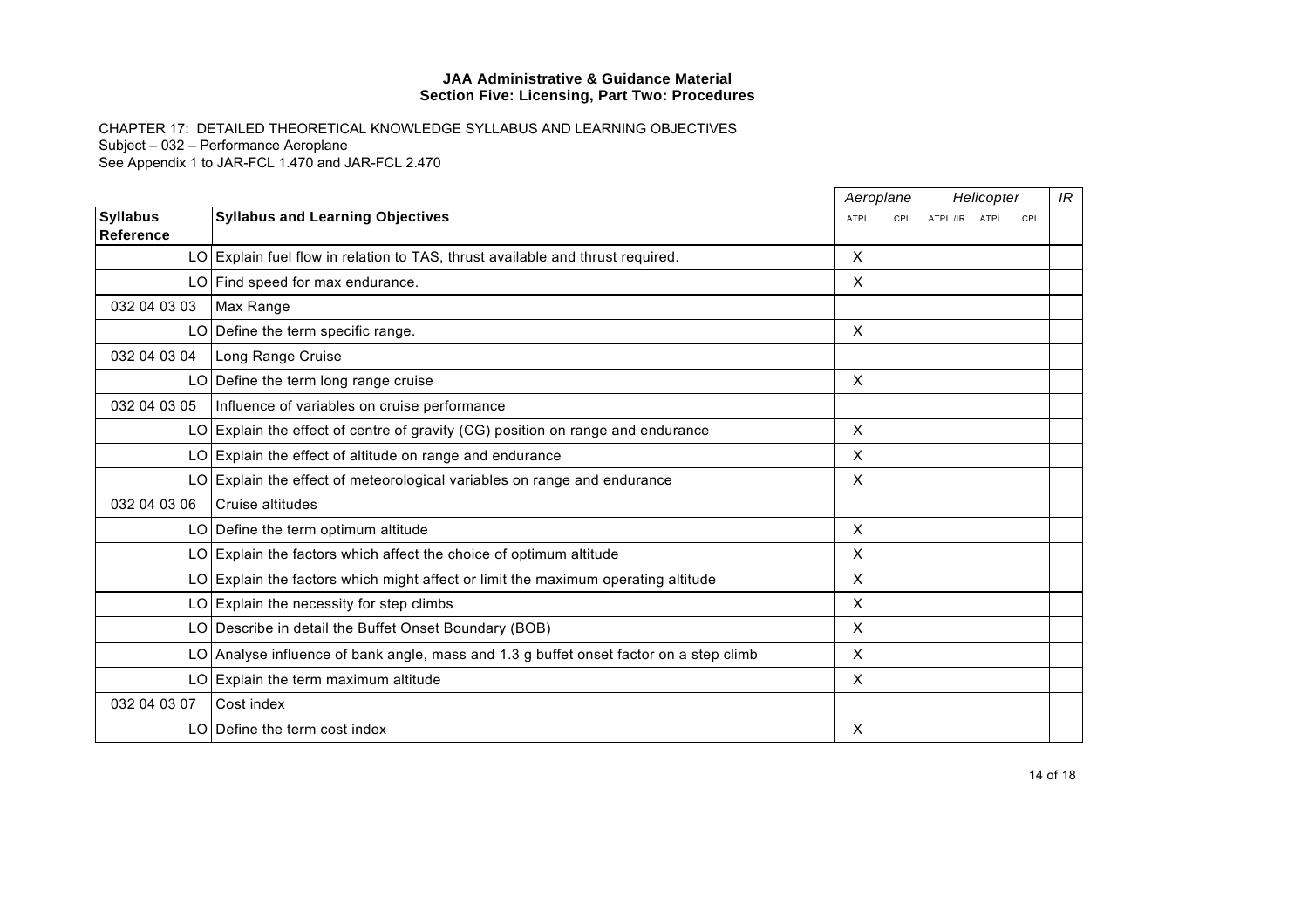|                                     |                                                                                                                                                                                                                      | Aeroplane                 | Helicopter |          |             | IR  |  |
|-------------------------------------|----------------------------------------------------------------------------------------------------------------------------------------------------------------------------------------------------------------------|---------------------------|------------|----------|-------------|-----|--|
| <b>Syllabus</b><br><b>Reference</b> | <b>Syllabus and Learning Objectives</b>                                                                                                                                                                              | <b>ATPL</b>               | CPL        | ATPL /IR | <b>ATPL</b> | CPL |  |
|                                     | LO Understand the reason for Economical Cruise Speed (ECON)                                                                                                                                                          | X                         |            |          |             |     |  |
| 032 04 03 08                        | Use of Aeroplane Flight data                                                                                                                                                                                         |                           |            |          |             |     |  |
|                                     | LO Determine the all engines operating power settings and speeds from the aeroplane<br>performance data sheets for:                                                                                                  | X                         |            |          |             |     |  |
|                                     | - Maximum range,                                                                                                                                                                                                     |                           |            |          |             |     |  |
|                                     | - Maximum endurance.                                                                                                                                                                                                 |                           |            |          |             |     |  |
|                                     | - High speed and normal cruise                                                                                                                                                                                       |                           |            |          |             |     |  |
|                                     | - High and low speed buffet                                                                                                                                                                                          |                           |            |          |             |     |  |
|                                     | LO Determine the selection of cruise technique accounting for cost indexing, passenger<br>requirements against company requirements.                                                                                 | $\boldsymbol{\mathsf{X}}$ |            |          |             |     |  |
|                                     | LO Determine the fuel consumption from the aeroplane performance data sheets for various<br>cruise configurations, holding, approach and transit to an alternate in normal conditions and<br>after an engine failure | $\sf X$                   |            |          |             |     |  |
| 032 04 04 00                        | <b>En-route One Engine Inoperative</b>                                                                                                                                                                               |                           |            |          |             |     |  |
| 032 04 04 01                        | <b>Drift Down</b>                                                                                                                                                                                                    |                           |            |          |             |     |  |
|                                     | LO Explain the drift-down procedure in accordance with CS 25.123                                                                                                                                                     | X                         |            |          |             |     |  |
|                                     | LO Determine the minimum obstacle clearance height prescribed in JAR-OPS 1.500                                                                                                                                       | X                         |            |          |             |     |  |
|                                     | LO Define the speed during drift down                                                                                                                                                                                | X                         |            |          |             |     |  |
|                                     | LO Explain influence of deceleration on the drift-down profiles                                                                                                                                                      | X                         |            |          |             |     |  |
| 032 04 04 02                        | Influence of variables on En-route One Engine Inoperative performance                                                                                                                                                |                           |            |          |             |     |  |
|                                     | LO I Identify factors which affect the en-route net flight path                                                                                                                                                      | $\times$                  |            |          |             |     |  |
| 032 04 04 03                        | Use of Aeroplane Flight data                                                                                                                                                                                         |                           |            |          |             |     |  |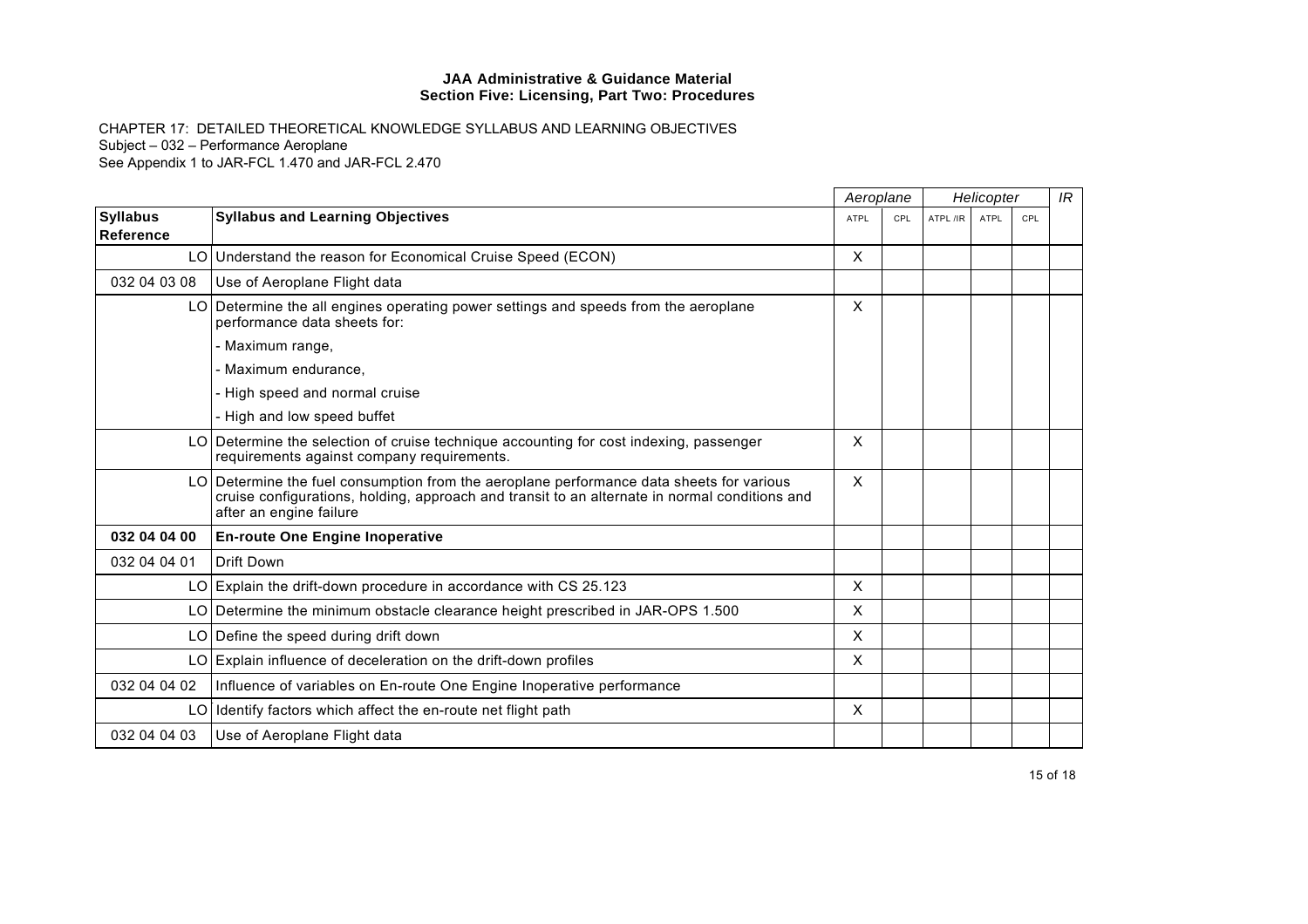|                                     |                                                                                                                                            | Aeroplane    |            | Helicopter |             |     | IR |
|-------------------------------------|--------------------------------------------------------------------------------------------------------------------------------------------|--------------|------------|------------|-------------|-----|----|
| <b>Syllabus</b><br><b>Reference</b> | <b>Syllabus and Learning Objectives</b>                                                                                                    | ATPL         | <b>CPL</b> | ATPL /IR   | <b>ATPL</b> | CPL |    |
|                                     | LO Find one-engine out service ceiling, range and endurance given engine inoperative charts.                                               | $\times$     |            |            |             |     |    |
|                                     | LO Find maximum continuous power/thrust settings given engine inoperative charts                                                           | X            |            |            |             |     |    |
| 032 04 05 00                        | <b>Descent</b>                                                                                                                             |              |            |            |             |     |    |
| 032 04 05 01                        | Descent techniques                                                                                                                         |              |            |            |             |     |    |
|                                     | LO Explain the effect of descending with constant Mach number.                                                                             | $\mathsf{X}$ |            |            |             |     |    |
|                                     | LO Explain the effect of descending with constant IAS.                                                                                     | X            |            |            |             |     |    |
|                                     | LO Explain the correct sequence of descent speeds for jet transport aeroplanes                                                             | X            |            |            |             |     |    |
|                                     | LO Determine the effect on TAS when descending in and above the troposphere at constant<br>Mach number                                     | $\times$     |            |            |             |     |    |
|                                     | LO Describe the following limiting speeds for descent:                                                                                     | X            |            |            |             |     |    |
|                                     | - Maximum operating speed V <sub>MO</sub>                                                                                                  |              |            |            |             |     |    |
|                                     | - Maximum mach number M <sub>MO</sub>                                                                                                      |              |            |            |             |     |    |
|                                     | LO Explain the effect of a descent at constant Mach number on the margin to low speed buffet                                               | $\times$     |            |            |             |     |    |
| 032 04 05 02                        | Influence of variables on descent performance                                                                                              |              |            |            |             |     |    |
|                                     | LO Explain the influence of mass, configuration and altitude on rate of descent and glide angle                                            | $\sf X$      |            |            |             |     |    |
| 032 04 05 03                        | Use of Aeroplane Flight data                                                                                                               |              |            |            |             |     |    |
|                                     | LO Determine the following information for all engines operating and one engine inoperative from<br>the aeroplane performance data sheets: | $\times$     |            |            |             |     |    |
|                                     | Descent rates.                                                                                                                             |              |            |            |             |     |    |
|                                     | - Time and distance for descent.                                                                                                           |              |            |            |             |     |    |
|                                     | Fuel used during descent.                                                                                                                  |              |            |            |             |     |    |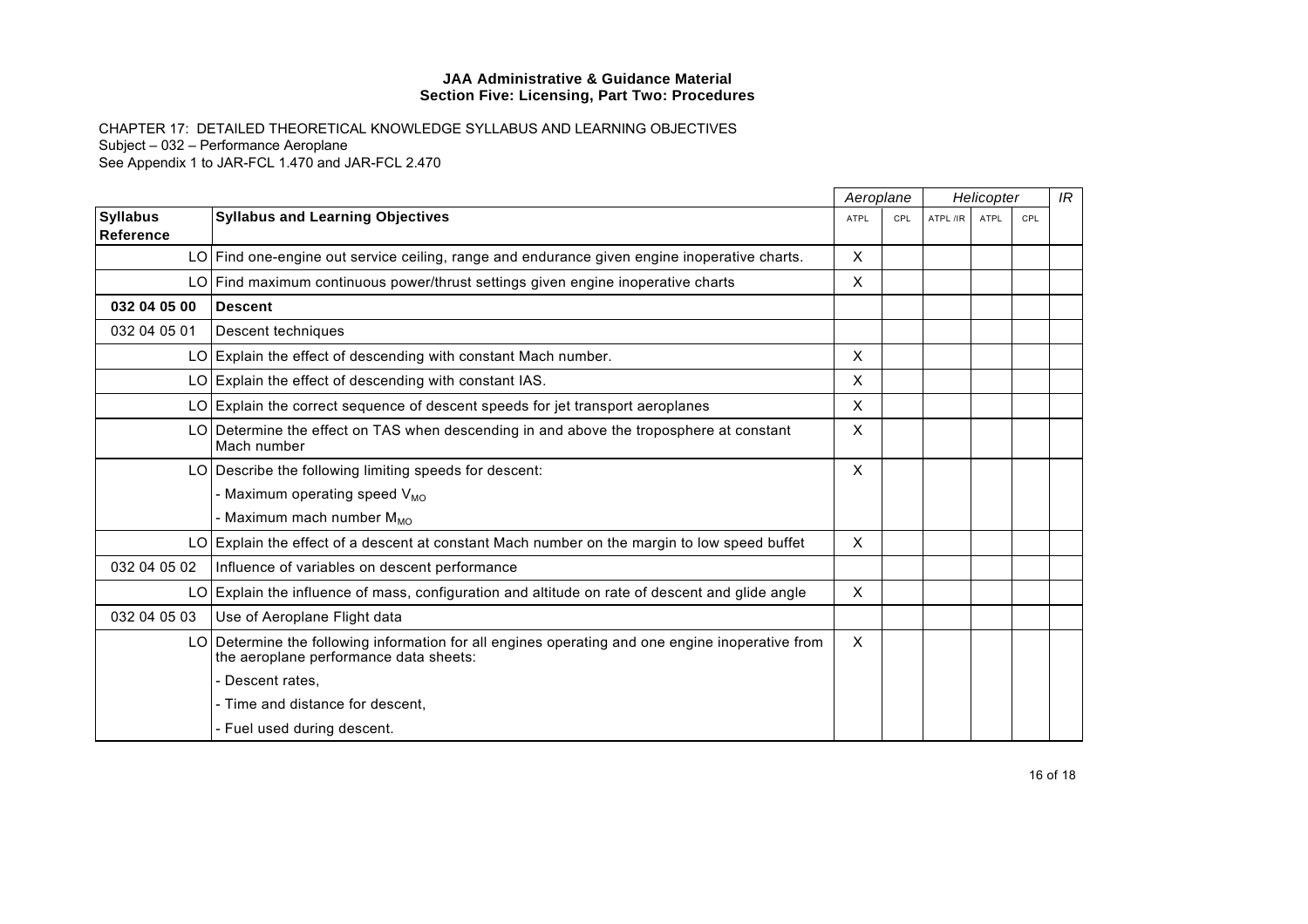|                              |                                                                                                                                                           |                           | Aeroplane | Helicopter |      |     | IR |
|------------------------------|-----------------------------------------------------------------------------------------------------------------------------------------------------------|---------------------------|-----------|------------|------|-----|----|
| <b>Syllabus</b><br>Reference | <b>Syllabus and Learning Objectives</b>                                                                                                                   | <b>ATPL</b>               | CPL       | ATPL /IR   | ATPL | CPL |    |
|                              | LO   Find the time for descent and the Top of Descent (TOD) point                                                                                         | X                         |           |            |      |     |    |
| 032 04 06 00                 | <b>Approach and Landing</b>                                                                                                                               |                           |           |            |      |     |    |
| 032 04 06 01                 | Approach requirements                                                                                                                                     |                           |           |            |      |     |    |
|                              | LO Describe the requirements for the approach climb.                                                                                                      | $\times$                  |           |            |      |     |    |
|                              | LO Describe the requirements for the landing climb.                                                                                                       | X                         |           |            |      |     |    |
|                              | LO Explain the effect of temperature and pressure altitude on approach and landing climb<br>performance                                                   | $\boldsymbol{\mathsf{X}}$ |           |            |      |     |    |
| 032 04 06 02                 | Landing field length requirement                                                                                                                          |                           |           |            |      |     |    |
|                              | LO Define the demonstrated landing distance $(LD)$                                                                                                        | $\boldsymbol{\mathsf{X}}$ |           |            |      |     |    |
|                              | LO Define the landing distance available (LDA)                                                                                                            | $\boldsymbol{\mathsf{X}}$ |           |            |      |     |    |
| 032 04 06 03                 | Influence of variables on landing performance                                                                                                             |                           |           |            |      |     |    |
|                              | LO Explain the effect of runway slope, surface conditions and wind on the maximum landing mass<br>for a given runway length in accordance with JAR-OPS 1. | $\times$                  |           |            |      |     |    |
|                              | LO Explain the effect of temperature and pressure altitude on the maximum landing mass for a<br>given runway length.                                      | $\sf X$                   |           |            |      |     |    |
|                              | LO Explain the effect of hydroplaning on landing distance required                                                                                        | X                         |           |            |      |     |    |
|                              | LO Define three types of hydroplaning in accordance with JAR-OPS 1                                                                                        | X                         |           |            |      |     |    |
| 032 04 06 04                 | Quick turnaround limit                                                                                                                                    |                           |           |            |      |     |    |
|                              | LO   Define the quick turnaround limits.                                                                                                                  | X                         |           |            |      |     |    |
| 032 04 06 05                 | Use of Aeroplane Flight data                                                                                                                              |                           |           |            |      |     |    |
|                              | LO Recall the JAR Landing field length requirements for dry, wet and contaminated runway.                                                                 | X                         |           |            |      |     |    |